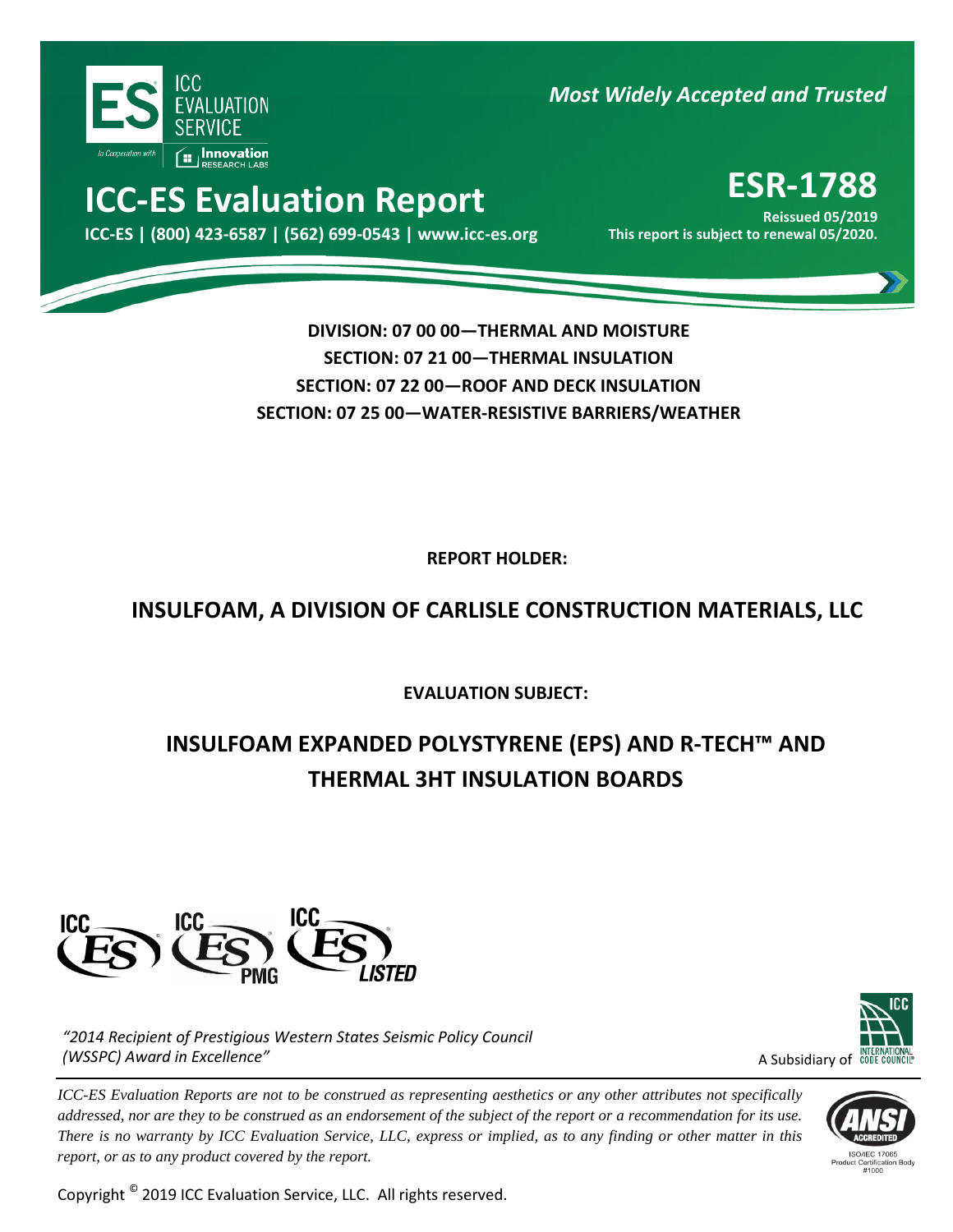

### **ICC-ES Evaluation Report ESR-1788**

*Reissued May 2019 This report is subject to renewal May 2020.*

**[www.icc-es.org](http://www.icc-es.org/) | (800) 423-6587 | (562) 699-0543** *A Subsidiary of the International Code Council ®*

**DIVISION: 07 00 00—THERMAL AND MOISTURE PROTECTION**

**Section: 07 21 00—Thermal Insulation**

**Section: 07 22 00—Roof and Deck Insulation**

**Section: 07 25 00—Water-Resistive Barriers/Weather Barriers**

**REPORT HOLDER:**

**INSULFOAM, A DIVISION OF CARLISLE CONSTRUCTION MATERIALS, LLC**

**ADDITIONAL LISTEE:**

**THERMAL BUILDING CONCEPTS, LLC**

#### **EVALUATION SUBJECT:**

#### **INSULFOAM EXPANDED POLYSTYRENE (EPS) AND R-TECH™ AND THERMAL 3HT INSULATION BOARDS**

#### **1.0 EVALUATION SCOPE**

- **1.1 Compliance with the following codes:**
- 2018, 2015, 2012 and 2009 *International Building Code*® (IBC)
- 2018, 2015, 2012 and 2009 *International Residential Code*® (IRC)
- 2018, 2015, 2012 and 2009 *International Energy Conservation Code*® (IECC)
- 2013 Abu Dhabi International Building Code (ADIBC)<sup>†</sup>

<sup>†</sup>The ADIBC is based on the 2009 IBC. 2009 IBC code sections referenced in this report are the same sections in the ADIBC.

■ Other Codes (see Section 8.0)

#### **Properties evaluated:**

- **Physical properties**
- Surface-burning characteristics
- Attic and crawl space installation
- Thermal resistance (*R*-values)
- Water-resistive barrier (R-TECH Board)

#### **1.2 Evaluation to the following green code(s) and/or standards:**

- 2016 California Green Building Standards Code (CALGreen), Title 24, Part 11
- 2015, 2012 and 2008 ICC 700 *National Green Building Standard*™ (ICC 700-2015, ICC 700-2012 and ICC 700-2008)

**Attributes verified:** See Section 3.4.

#### **2.0 USES**

Insulfoam Expanded Polystyrene (EPS) and R-TECH™ insulation boards are EPS foam plastic boards used as nonstructural thermal insulation in wall cavities or ceiling assemblies, door cavities, roof and as exterior perimeter insulation around concrete slab edges, on foundation walls or under flat concrete slab on grade construction, except in areas where the probability of termite exposure is "very heavy" as defined in 2018, 2015 and 2009 IBC Section 2603.8 (2012 IBC Section 2603.9) and IRC Section R318.4. The insulation may be used on the outside faces of exterior walls of Type V-B (IBC) construction, or structures constructed in accordance with the IRC. The insulation boards may be used on walls in attics and crawl spaces with no covering applied to the attic or crawl space side of the foam plastic, when these boards are installed in accordance with Section 4.2. The R-TECH™ One-Coat Stucco Boards may be used as an alternative to the water-resistive barriers specified in the IBC or IRC, when installed as set forth in Section 4.3.

Thermal 3HT Insulation boards are identical to R-Tech Insulation boards and may be used and installed in the same manner as R-Tech Insulation boards.

### **3.0 DESCRIPTION**

#### **3.1 EPS Board:**

Insulfoam EPS board is available with flat faces and square edges in various lengths and widths and in thicknesses up to 6 inches (152 mm). The foam plastic boards are Type I, II, VIII or IX boards complying with ASTM C578, and having densities and thermal resistance values as shown in Table 1. The foam plastic boards have a flame-spread index not exceeding 25 and a smoke-developed index not exceeding 450 when tested in accordance with ASTM E84 (UL 723).

#### **3.2 EIFS Grade (IEG) EPS Board:**

IEG board is available with flat faces and square edges in various lengths and widths and in thicknesses up to 4 inches (102 mm). The foam plastic board is a Type I board complying with ASTM C578. The board has a minimum density of 0.90 pcf (14.4 kg/m<sup>3</sup>), and is used as a component of exterior insulation and finish systems (EIFS). The foam plastic board has a flame-spread index not exceeding 25 and a smoke-developed index not exceeding 450 when tested in accordance with ASTM E84 (UL 723). The foam plastic IEG board has more restrictive requirements than the EPS board for conditioning, product dimensions, marking and packaging.

*ICC-ES Evaluation Reports are not to be construed as representing aesthetics or any other attributes not specifically addressed, nor are they to be construed as an endorsement of the subject of the report or a recommendation for its use. There is no warranty by ICC Evaluation Service, LLC, express or implied, as to any finding or other matter in this report, or as to any product covered by the report.*

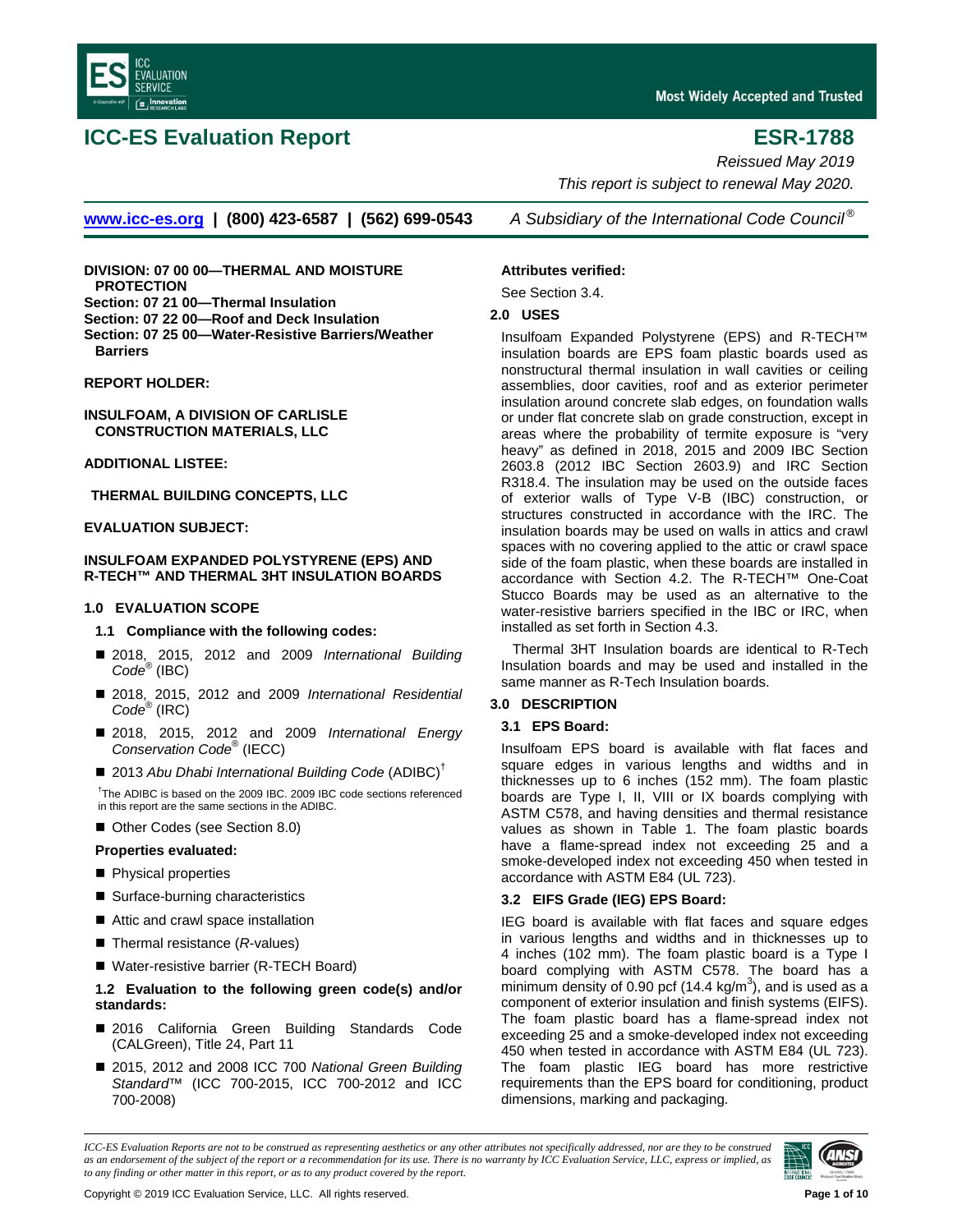### **3.3 R-TECH™ Board:**

R-TECH™ board is available with flat faces and square edges in various lengths and widths, and in thicknesses up to 5 inches (127 mm). The foam plastic boards are Type I, II, VIII or IX boards complying with ASTM C578. The boards have densities and thermal resistance values as shown in Table 1. The foam plastic boards consist of an EPS core with the faces laminated with polyethylene and polypropylene films. The foam plastic boards are manufactured in a fanfold or standard configuration. An optional reflective metalized film facer is also available. The foam plastic boards have a flame-spread index not exceeding 25 and a smoke-developed index not exceeding 450 when tested in accordance with ASTM E84 (UL 723).

#### **3.4 R-TECH™ One-Coat Stucco Board:**

R-TECH™ One-Coat Stucco Boards are available with flat faces or with nominally  $\frac{1}{2}$ -inch-wide-by- $\frac{1}{4}$ -inch-deep channels spaced a maximum of 12 inches (305 mm) on center on the back face of the board, with nominally 1.5-mil-thick plastic facers laminated to both sides of the board. The boards are produced in a 1-inch (25.4 mm) thickness and in the following configurations:

- Two or 4 feet wide by 8 feet long (610 or 1219 mm by 2438 mm) with either  $\frac{1}{2}$ -by- $\frac{1}{2}$ -inch (12.7 by 12.7 mm) shiplap joints or tongue-and-groove joints on the long edges.
- Forty-nine inches wide by 8 to 10 feet long (1245 mm by 2438 to 3048 mm) with shiplap joints on the long edge.
- Four feet wide by 8 to 10 feet long (1219 mm by 2438 to 3048 mm) with square edges.

See Figure 2 for additional details on the board edges. The foam plastic boards are Type I boards, complying with ASTM C578, and have a nominal density of 1 pcf (16.0 kg/m<sup>3</sup>). The foam plastic boards have a flame-spread index not exceeding 25 and a smoke-developed index not exceeding 450 when tested in accordance with ASTM E84 (UL 723).

The attributes of the R-TECH™ One-Coat Stucco Boards used as an alternative water-resistive barrier have been verified as conforming to the provisions of (i) CALGreen Section 5.407.1 and (ii) ICC 700-2015 Section 602.1.8, 11.602.1.8 and 12.6.602.1.8; (iii) ICC 700-2012 Section 602.1.8, 11.602.1.8 and 12.5.602.1.8; and (iv) ICC 700- 2008 Section 602.9 for water-resistive barriers. Note that decisions on compliance for those areas rest with the user of this report. The user is advised of the project-specific provisions that may be contingent upon meeting specific conditions, and the verification of those conditions is outside the scope of this report. These codes or standards often provide supplemental information as guidance.

### **3.5 R-TECH™ Gable-Guard:**

R-TECH™ Gable-Guard board is available with flat faces and square edges in 4-foot (1219 mm) widths and 8-foot (2438 mm), 10-foot (3048 mm) and 12-foot (3658 mm) lengths, and with a nominal thickness of  $\frac{1}{2}$  inch. The foam plastic boards are Type I boards complying with ASTM C578. The boards have a nominal density of 1 pcf (16.0  $kg/m<sup>3</sup>$ ) and a nominal 1.5-mil polymeric facer laminated to both sides of the board, and a thermal resistance value as shown in Table 1. The foam plastic boards have a flame-spread index not exceeding 25 and a smoke-developed index not exceeding 450 when tested in accordance with ASTM E84 (UL 723).

#### **3.6 Poly-Guard 136 Tape:**

Poly-Guard 136 tape must be used with the R-TECH™ One-Coat Stucco Board when the board is used as an

alternative water-resistive barrier as described in Section 4.3. The tape consists of a polyethylene backing with a rubber-based adhesive, and has a nominal thickness of 9.0 mils and a width of 2 inches (51 mm). The tape is supplied in 36-yard (32 918 mm) rolls.

### **4.0 INSTALLATION**

### **4.1 General:**

Installation of Insulfoam EPS™ and R-TECH™ insulation boards must comply with this report and the manufacturer's published installation instructions. The manufacturer's published installation instructions must be available at the jobsite at all times during installation.

Except as described in Section 4.2, the interior of the building must be separated from the insulation boards with an approved thermal barrier as required by IBC Section 2603.4 or IRC Section R316.4. The use of the insulation boards in areas of "very heavy" termite infestation probability must comply with 2018, 2015 and 2009 IBC Section 2603.8 (2012 IBC Section 2608.9) or IRC Section R318.4 when boards are used in structures regulated by the IRC. A vapor retarder must be installed, in accordance with 2018 IBC Section 1404.3 (2015 And 2012 IBC Section 1405.3) or 2018, 2015 and 2012 IRC Section R702.7 (2009 IRC Section R601.3), as applicable. The insulation board may be applied to exterior faces of walls to a maximum thickness of  $1\frac{1}{2}$  inches (38 mm), except insulation board thicknesses greater than  $1\frac{1}{2}$  inches (38 mm) may be permitted if such installation is recognized in a current ICC-ES evaluation report on a wall covering. The attachment of finish materials over the insulation board must allow for a minimum 1-inch (25.4 mm) penetration of the fasteners into wood framing. Sheathing or a wall covering over the insulation must be structurally adequate to resist horizontal forces perpendicular to the wall. All walls must be braced in accordance with 2018 and 2015 IBC Section 2308.6 (2012 and 2009 IBC Section 2308.9.3) or IRC Section R602.10, as applicable.

Insulation boards must not be used as a nailing base for exterior siding materials. All nailing must be made through the insulation into the wall framing or structural sheathing as required by the siding manufacturer's instructions or the applicable code.

Use of insulation boards as roof insulation must be limited to installations recognized in a current ICC-ES evaluation report for the roof covering system.

#### **4.2 Special Uses: Attics and Crawl Spaces:**

Insulfoam EPS™, R-TECH™ and R-TECH™ Gable Guard insulation boards may be used in attics and crawl spaces without a covering being applied to the interior side of the foam plastic, provided all of the following conditions are met:

- a. Entry to the attic or crawl space is only to service utilities, and no storage is permitted.
- b. There are no interconnected attic or crawl space areas.
- c. Air in the attic or crawl space is not circulated to other parts of the building.
- d. Attic ventilation is provided when required by 2018 IBC Section 1202.2 (2015, 2012 and 2009 IBC Section 1203.2) or IRC Section R806, as applicable.
- e. Under-floor (crawl space) ventilation is provided when required by 2018 IBC Section 1202.4 (2015 IBC Section 1203.4 (2012 and 2009 IBC Section 1203.3)) or IRC Section R408.1, as applicable.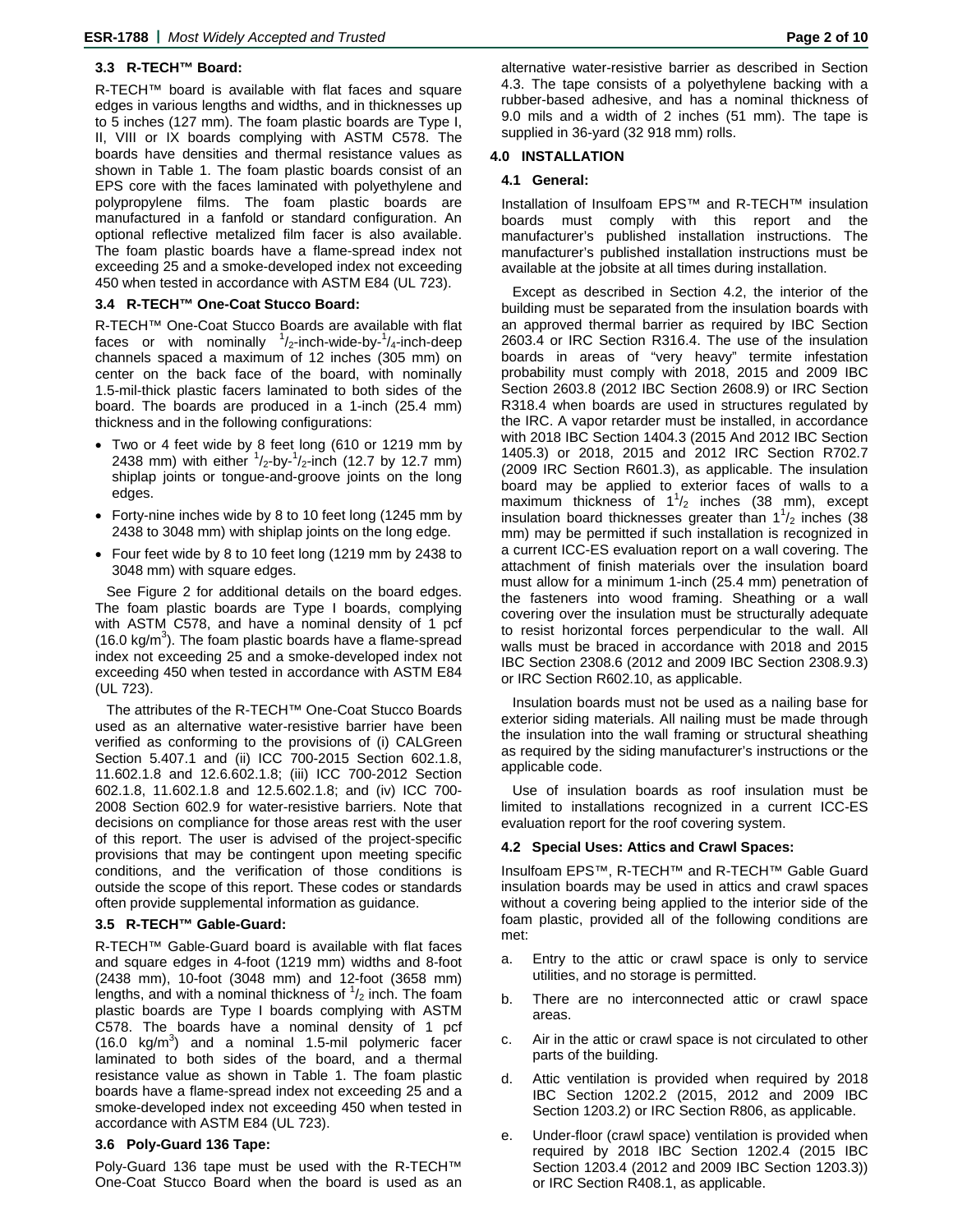- f. Insulfoam EPS™ or R-TECH™ insulation boards are limited to maximum nominal density of 1 pcf  $(16.0 \text{ kg/m}^3)$  and maximum thickness of 4 inches (102 mm), or maximum nominal density of 2 pcf  $(32.0 \text{ kg/m}^3)$  and maximum thickness of 2 inches (51 mm); or maximum nominal density of 1.5 pcf  $(24.0 \text{ kg/m}^3)$  and a maximum thickness of  $2^2$ /<sub>3</sub> inches (67.8 mm).
- g. Combustion air is provided in accordance with Section 701 of the *International Mechanical Code*.
- h. Insulfoam EPS™, R-TECH™ One-Coat Stucco Board and R-TECH™ Gable-Guard (attics only) insulation boards are limited to those manufactured from Styropek USA, Inc. (F95) BF and (F95) BFL [\(ESR-1498\)](http://www.icc-es.org/reports/pdf_files/ICC-ES/ESR-1498.pdf), NOVA Chemicals Incorporated M77 [\(ESR-1798\)](http://www.icc-es.org/reports/pdf_files/ICC-ES/ESR-1798.pdf), and Flint Hills Resources, LP Grade 54 (**ESR-1634**) beads; and are labeled as indicated in Section 7.0 and Figure 1.

#### **4.3 Water-resistive Barrier:**

**4.3.1 General:** When installed in accordance with this section, the R-TECH™ One-Coat Stucco Boards may be used as an alternative to Type I felt complying with ASTM D226. The boards must be covered with exterior plaster complying with IBC Section 2512 or IRC Section R703.6, or with one of the cementitious exterior wall coatings noted in Section 4.4 of this report.

The 2- or 4-foot-wide (610 and 1219 mm) R-TECH™ boards with tongue-and-groove joints on the long edges must be oriented horizontally, with the tongues facing upward. The 2- or 4-foot-wide (610 and 1219 mm) boards with shiplap joints, and the 48- or 49-inch-wide (1219 mm and 1245 mm) boards with square edges, must be oriented vertically. Shiplap joints must occur over framing and must overlap a minimum of  $\frac{1}{2}$  inch (12.7 mm).

The R-TECH™ One-Coat Stucco Boards must be installed directly to framing and fastened to exterior framing spaced a maximum of 24 inches (610 mm) on center, except where further limited by the requirements for the wall covering. Fasteners used to attach the boards to framing must be minimum 6d ring-shank nails and  $^{15}/_{16}$ -inch-diameter (23.8 mm) plastic washers, or equivalent, spaced at 12 inches (305 mm) on center, or 1-inch-wide-crown (25.4 mm),  $1^3/4$ -inch-long (45 mm), No. 16 gage staples spaced at 6 inches (152 mm) on center. Joints between boards, and corners created with the board, must be taped with Poly-Guard 136 polyethylene tape centered over the joint. R-TECH™ One-Coat Stucco Boards must be installed with a weep screed. See Figure 3 for installation details. R-TECH™ One-Coat Stucco Board used as a water-resistive barrier requires the use of self-adhering flashing, complying with the ICC-ES Acceptance Criteria for Flashing Materials (AC148), around penetrations as shown in Figure 4.

For exterior plaster complying with IBC Section 2512 or IRC Section R703.6, the length of the fasteners used to attach the lath must be proportionally increased based on the thickness of the R-TECH™ One-Coat Stucco Board. The increase in fastener length is to maintain penetration into framing that is equivalent to that of fasteners attaching the lath without insulation.

**4.3.2 Penetrations:** Flashing of flange-type window penetrations when R-TECH™ One-Coat Stucco Board is used as a water-resistive barrier must be accompanied by installation of flashing complying with AC148, completely covering the framing sill and extending a minimum of 6 inches (51 mm) up the sides of the opening and

approximately  $1^{\frac{1}{2}}$  inches (38 mm) beyond the face of the foam board at the front of the window opening. The flashing must be flush with the inside edge of the framing members on the inside of the wall. The flashing extending outside of the R-TECH™ One-Coat Stucco Board must be folded over the front face of the foam board. The flashing material must then be cut over the channels in the foam board and gently pushed down into the channels to allow for drainage. See Figure 4 for details.

Flashing of pipe penetrations must be accomplished by sealing around the pipe with flashing complying with AC148. Flashing of other penetrating items must be in accordance with the wall covering manufacturer's published installation instructions.

#### **4.4 Cementitious Exterior Wall Coatings:**

R-TECH™ One-Coat Stucco Board and R-TECH™ Gable-Gard may be used with cementitious exterior wall coatings when installed in accordance with this section (Section 4.4).

When used with a cementitious exterior wall coating recognized in an ICC-ES evaluation report, the R-TECH™ One-Coat Stucco Boards are an alternative to 1-inch-thick (25.4 mm), 1.5 pcf density (24.0 kg/m<sup>3</sup>), EPS foam plastic insulation specified in the ICC-ES evaluation report on the coating. When installed in accordance with Section 4.3 of this report, the R-TECH™ One-Coat Stucco Boards may be used as an alternative to Type I felt complying with ASTM D226. R-TECH™ One-Coat Stucco Boards used in conjunction with stucco systems where the R-TECH™ One-Coat Stucco Board is not the water-resistive barrier, are not required to be taped.

When used with ICC-ES recognized cementitious exterior wall coatings, the R-TECH™ Gable-Guard installed on attic wall framing is an alternative to 1-inch-thick (25.4 mm), 1.5 pcf density (24.0 kg/m<sup>3</sup>), EPS foam plastic insulation specified in the ICC-ES evaluation report on the coating. The R-TECH™ Gable-Guard must be installed, with a water-resistive barrier, directly to open framing with blocked insulation board joints, or must be installed over solid sheathing. Conditions in the evaluation report for the foam plastic insulation as part of the coating system, such as orientation, tongue-and-groove edges, square edges and taping, must be observed. Acceptable coating manufacturers and their respective evaluation reports for the code edition(s) referenced in the individual evaluation report, are as follows:

| • Parex USA, Inc. | <b>ESR-2564</b> |
|-------------------|-----------------|
|                   |                 |

| • StarRcoat, LLC            | <b>ESR-2099</b> |
|-----------------------------|-----------------|
| • EZ-Wall Concentrate, Inc. | <b>ESR-2477</b> |
| • Bonsal American, Inc.     | <b>ESR-2781</b> |
|                             |                 |

- Omega Products International, Inc. [ESR-1194](http://www.icc-es.org/reports/pdf_files/ICC-ES/ESR-1194.pdf)
- Superwall Manufacturing, Inc. [ESR-2214](http://www.icc-es.org/reports/pdf_files/ICC-ES/ESR-2214.pdf)
- UltraKote Products, LLC. [ESR-1471](http://www.icc-es.org/reports/pdf_files/ICC-ES/ESR-1471.pdf)

#### **5.0 CONDITIONS OF USE**

The Insulfoam EPS boards described in this report comply with, or are suitable alternatives to what is specified in, those codes listed in Section 1.0 of this report, subject to the following conditions:

**5.1** Installation must comply with this report, the manufacturer's published installation instructions and the applicable code. In the event of a conflict between the manufacturer's published installation instructions and this report, this report must govern.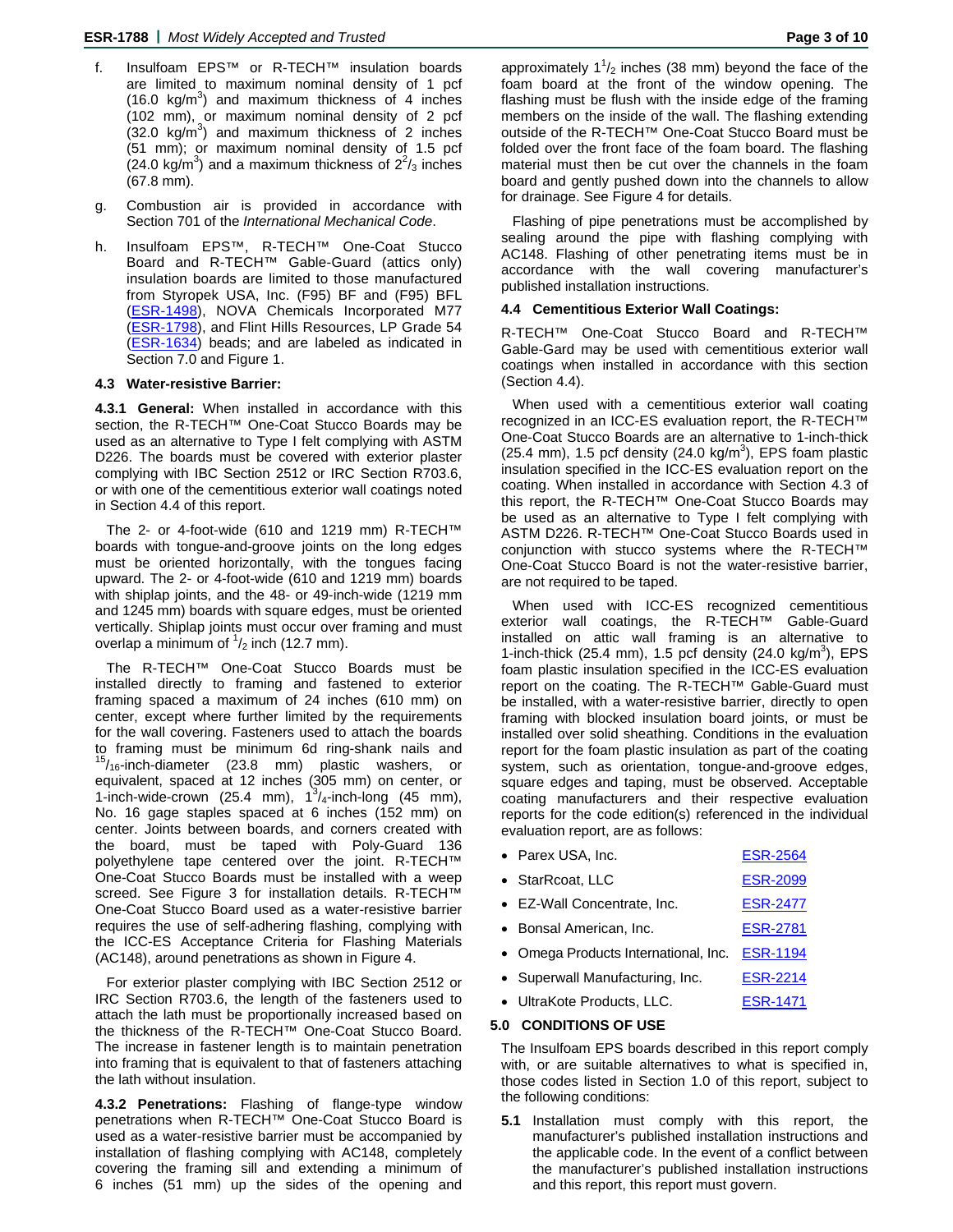- **5.2** The insulation board must be covered with an approved exterior wall covering, including a water-resistive barrier complying with 2018 IBC Section 1402.4 (2015, 2012 and 2009 IBC Section 1404.2) or IRC Section R703.2, as applicable.
- **5.3** The exterior wall covering spanning between wall framing members must provide the necessary structural resistance to wind and seismic forces.
- **5.4** Insulation boards must not be used as a nailing base for exterior siding materials. All nailing must be made through the insulation into the wall framing or structural sheathing as required by the siding manufacturer's instructions or the applicable code.
- **5.5** Except as noted in Section 4.2 of this report, the insulation boards must be separated from the interior of the building with a thermal barrier complying with IBC Section 2603.4 or IRC Section R316.4, as applicable.
- **5.6** A vapor retarder must be installed where required by IBC Section 1405.3 or 2015 and 2012 IRC 702.7 (2009 IRC Section R601.3), as applicable.
- **5.7** Use of the foam plastic insulation in areas where the probability of termite infestation is "very heavy" must be in accordance with 2018, 2015 and 2009 IBC Section 2603.8 (2012 IBC Section 2603.9) or IRC Section R318.4.
- **5.8** For buildings in which the R-Tech One-Coat Stucco Board is used as a water-resistive barrier, all plans must be accompanied by drawings, consistent with the illustrations in this report, that include the following:
	- a. Installation at all openings, corners and insulation board terminations.
	- b. Location, configuration and method of sealing of joints between boards and at corners.
	- c. Typical cross section, showing all components of the wall.
	- d. Typical wall pipe and window penetrations.
- **5.9** Insulfoam insulation boards are produced at the locations listed in Table 2 of this report, under a quality control program with inspections by ICC-ES.

#### **6.0 EVIDENCE SUBMITTED**

- **6.1** Manufacturer's published installation instructions and descriptive literature.
- **6.2** Data in accordance with the ICC-ES Acceptance Criteria for Foam Plastic Insulation (AC12), dated June 2015 (editorially revised October 2017), including data in accordance with Appendix B.
- **6.3** Data in accordance with the ICC-ES Acceptance Criteria for Water-resistive Barriers (AC38), dated August 2016 (Editorially revised April 2018).
- **6.4** Data in accordance with the ICC-ES Acceptance Criteria for Foam Plastic Sheathing Panels Used as Weather-resistive Barriers (AC71), dated February 2003 (editorially revised January 2018).
- **6.5** Data in accordance with Section 3.1.7 of the ICC-ES Acceptance Criteria for Cementitious Exterior Wall Coatings (AC11), dated January 2013 (editorially revised May 2018).
- **6.6** Report containing results of testing performed in accordance with ASTM C578.
- **6.7** Report containing results of testing performed in accordance with UL 1715.

#### **7.0 IDENTIFICATION**

**7.1** The insulation board packaging must bear a label with Insulfoam or Thermal Building Concepts, LLC; the manufacturing facility location; the date of manufacture; the evaluation report number (ESR-1788); the density; the flame-spread index (75 or less); and the smoke-developed index (450 or less).

In addition, insulation boards used for installations in attics and crawl spaces, as described in Section 4.2, must be identified as being produced from Styropek, NOVA or Flint Hills Resources LP beads.

The Poly-Guard 136 polyethylene tape is identified with the product name.

**7.2** The report holder's contact information is the following:

**INSULFOAM, A DIVISION OF CARLISLE CONSTRUCTION MATERIALS, LLC. 19727 57th AVENUE EAST PUYALLUP, WASHINGTON 98375 (253) 271-3056 [www.insulfoam.com](http://www.insulfoam.com/)**

**7.3** The Additional Listee's contact information is the following:

#### **THERMAL BUILDING CONCEPTS, LLC 1366 ELON DRIVE WAUKON, IOWA 52172**

#### **8.0 OTHER CODES**

In addition to the codes reference in Section 1.0, the products in the report were evaluated for compliance with the requirements of the following codes:

- 2006 *International Building Code<sup>®</sup>* (2006 IBC)
- 2006 *International Residential Code<sup>®</sup> (2006 IRC)*
- 2006 *International Energy Conservation Code*<sup>®</sup> (2006 IECC)

The products comply with the above-mentioned codes as described in Sections 2.0 through 7.0 of this report, except as noted below:

- **Uses:** See Section 2.0 except use of the insulation boards in areas of "very heavy" termite infestation is in accordance with 2006 IRC Section R320.5.
- **Design and Installation:** See Section 4.1 except the interior of the building must be separated from the insulation boards with a thermal barrier complying with Section R314.4 of the 2006 IRC and a vapor barrier must be installed in accordance with Section R318.1 and N1102.5 of the 2006 IRC and Section 402.5 of the 2006 IECC.
- Special Uses—Attics and crawl spaces: See Section 4.2 except combustion air is provided in accordance with Section 701 and 703 of the 2006 IMC.
- **Conditions of Use:** See Section 5.0.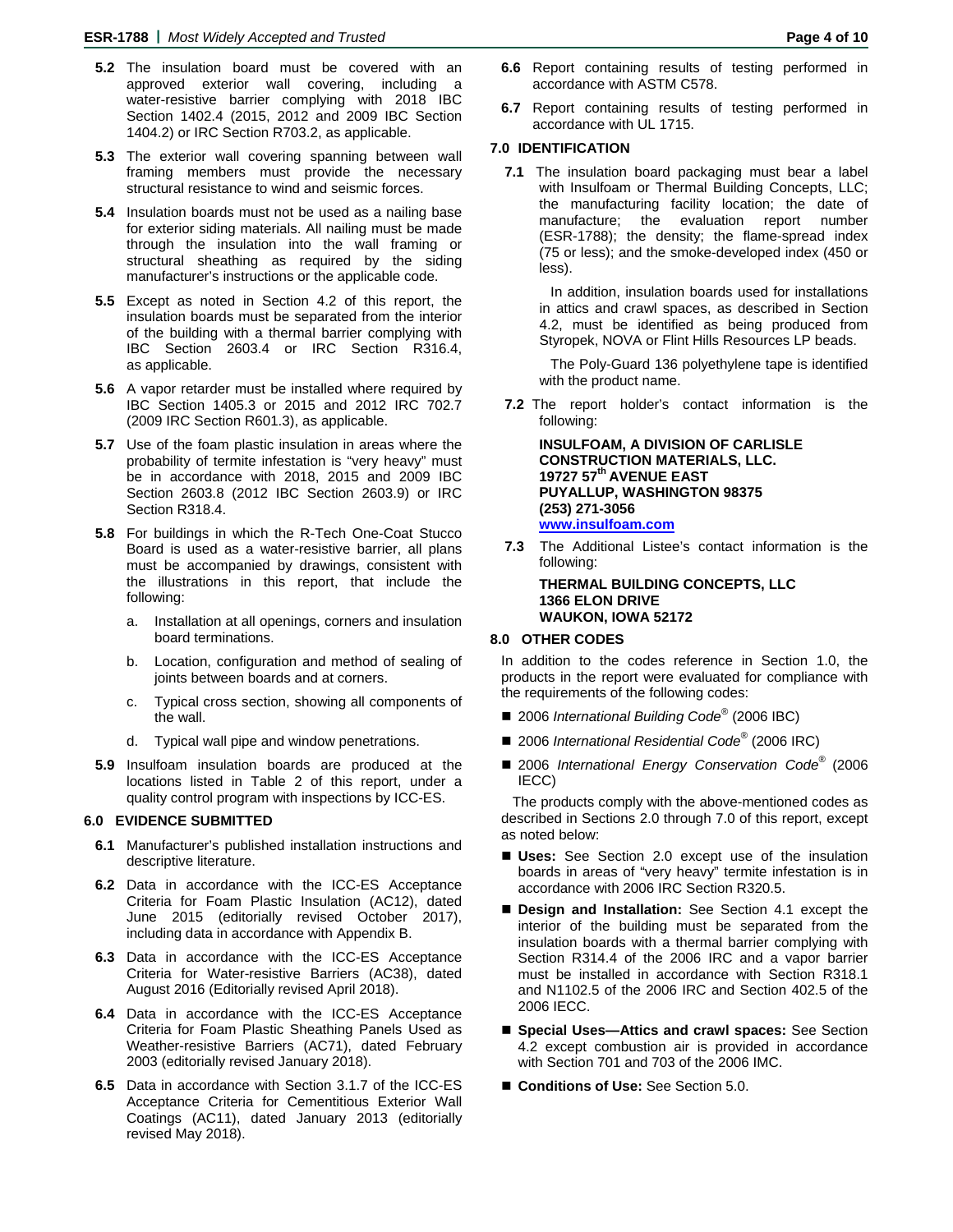| <b>EPS TYPE</b> | <b>NOMINAL DENSITY</b><br>(pcf) | <b>MINIMUM DENSITY</b><br>(pcf) | <b>R-VALUE PER INCH OF</b><br>THICKNESS AT 75°F<br>$(tf2-hroF/Btu)$ |
|-----------------|---------------------------------|---------------------------------|---------------------------------------------------------------------|
|                 |                                 | 0.9                             | 3.6                                                                 |
| VIII            | 1.25                            | 1.15                            | 3.8                                                                 |
|                 | 1.5                             | 1.35                            |                                                                     |
|                 |                                 |                                 |                                                                     |

For SI: 1 inch = 25.4 mm, 1 pcf = 16.02 kg/m<sup>3</sup>, 1°F·ft<sup>2</sup>·hr/Btu = 0.176 m<sup>2</sup>·K/W, 1°F = 1.8°C+32.

#### **TABLE 2—MANUFACTURING LOCATIONS**

| <b>LOCATIONS OF INSULFOAM MANUFACTURING</b>                                   | <b>LOCATION NUMBERS FOR PRODUCT IDENTIFICATION</b> |
|-------------------------------------------------------------------------------|----------------------------------------------------|
| Insulfoam<br>628 Western Drive<br>Anchorage, Alaska 99501                     | $I-62$                                             |
| Insulfoam<br>3401 West Cocopah Street<br>Phoenix, Arizona 85009               | $I-65$                                             |
| Insulfoam<br>5635 Schaefer Avenue<br>Chino, California 91710                  | $1-64$                                             |
| Insulfoam<br>1155 Business Park Dr., Bldg. A<br>Dixon, California 95620       | $I-63$                                             |
| Insulfoam<br>12601 East 33rd Avenue-Unit 110<br>Aurora, Colorado 80011        | $I-42$                                             |
| Insulfoam<br>1057 Sunburst Lane<br>Mead, Nebraska 68041                       | $I - 41$                                           |
| Insulfoam<br>4500 South Frontage Road<br>Lakeland, Florida 33815              | $I-46$                                             |
| Insulfoam<br>501 S. Emerald Road<br>Tooele, Utah 84074                        | $I-43$                                             |
| Insulfoam<br>19727 57 <sup>th</sup> Avenue East<br>Puyallup, Washington 98375 | $-61$                                              |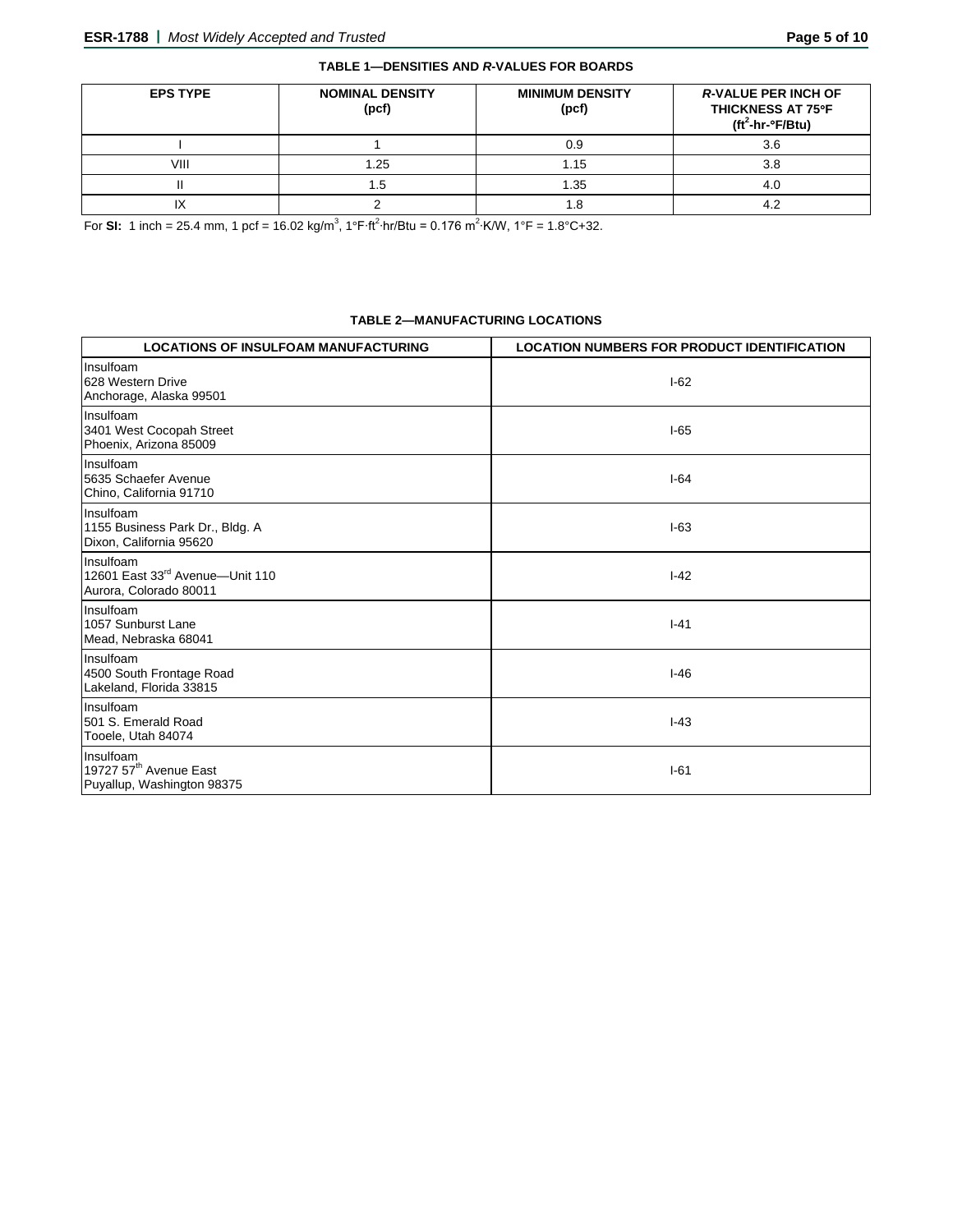

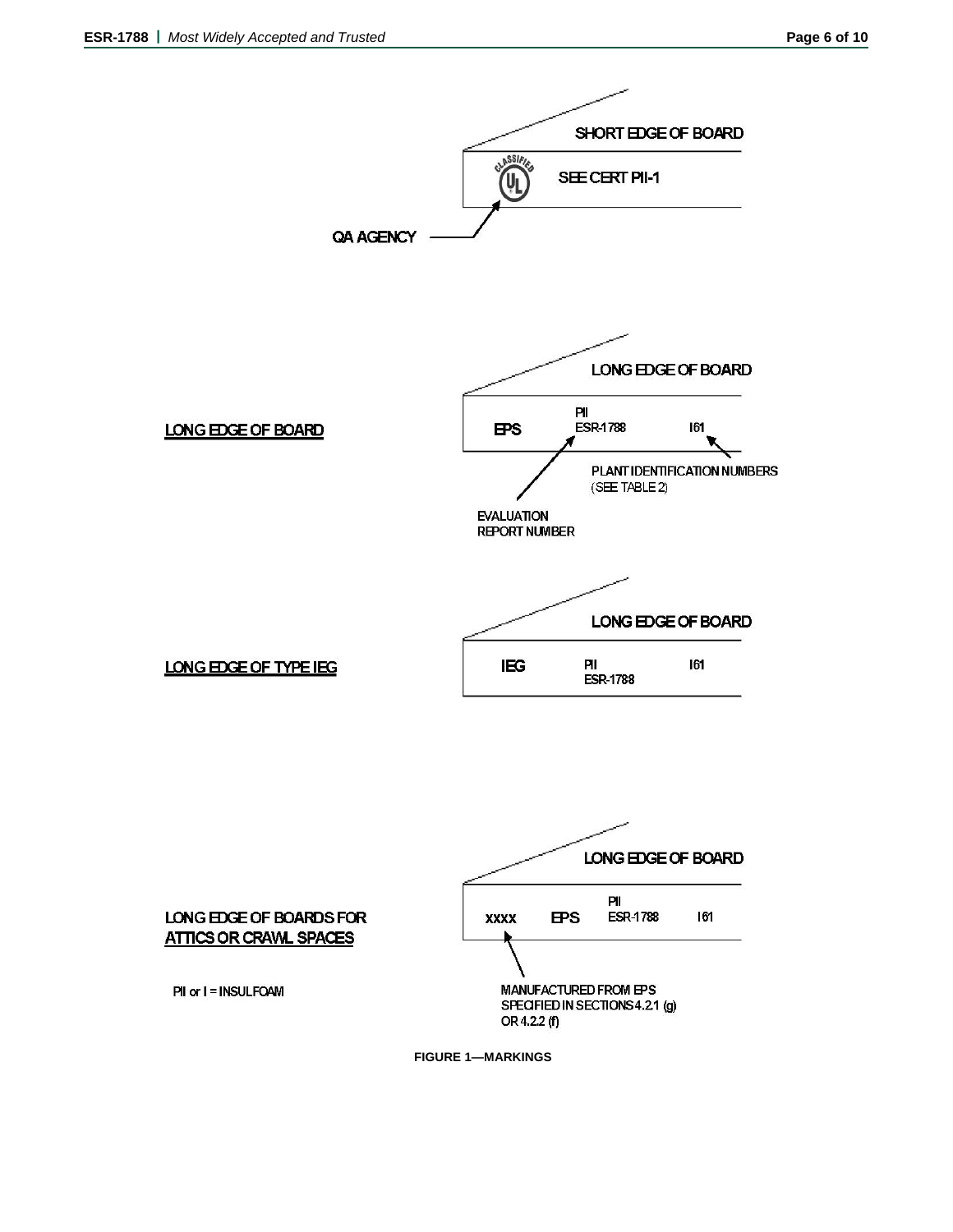

Shiplap Joint

**FIGURE 2—R-TECH EDGE DETAILS**



**FIGURE 3—INSTALLATION DETAILS FOR R-TECH ONE-COAT STUCCO BOARD INSULATION USED AS A WEATHER-RESISTIVE BARRIER**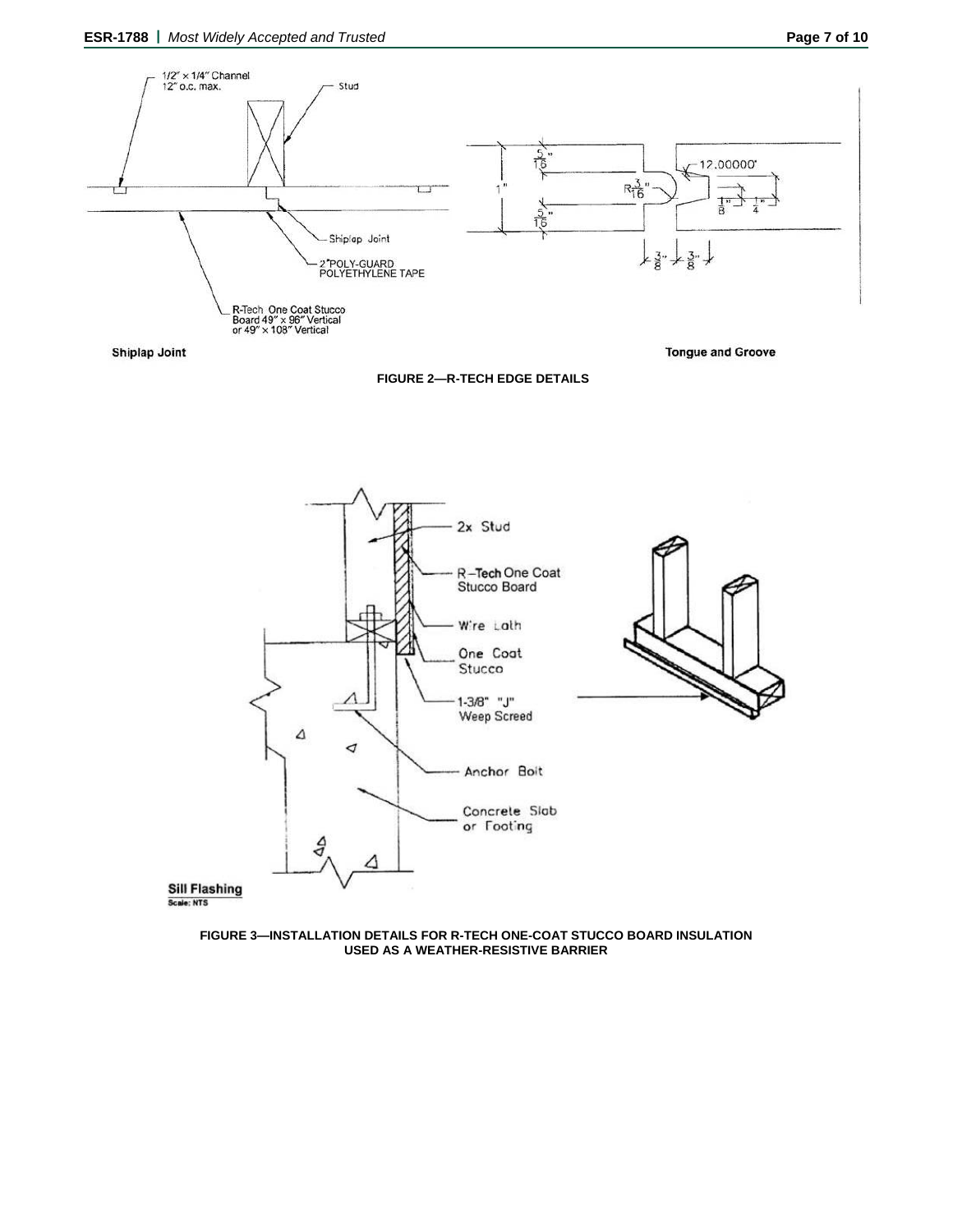

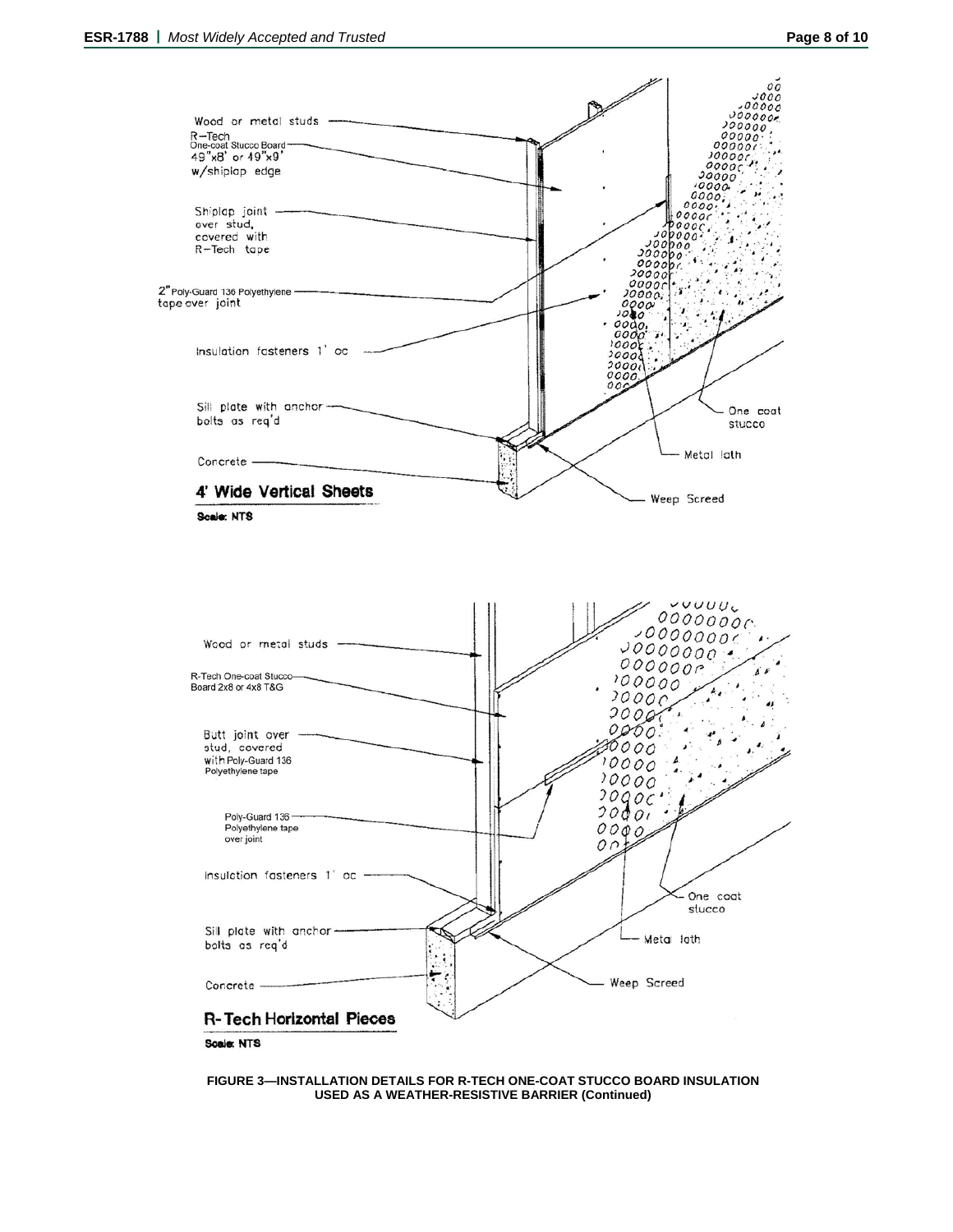## **Typical Window Flashing Detail**





STEP 4

STEP 5



**FIGURE 4—INSTALLATION DETAILS FOR R-TECH ONE-COAT STUCCO BOARD INSULATION USED AS A WEATHER-RESISTIVE BARRIER**